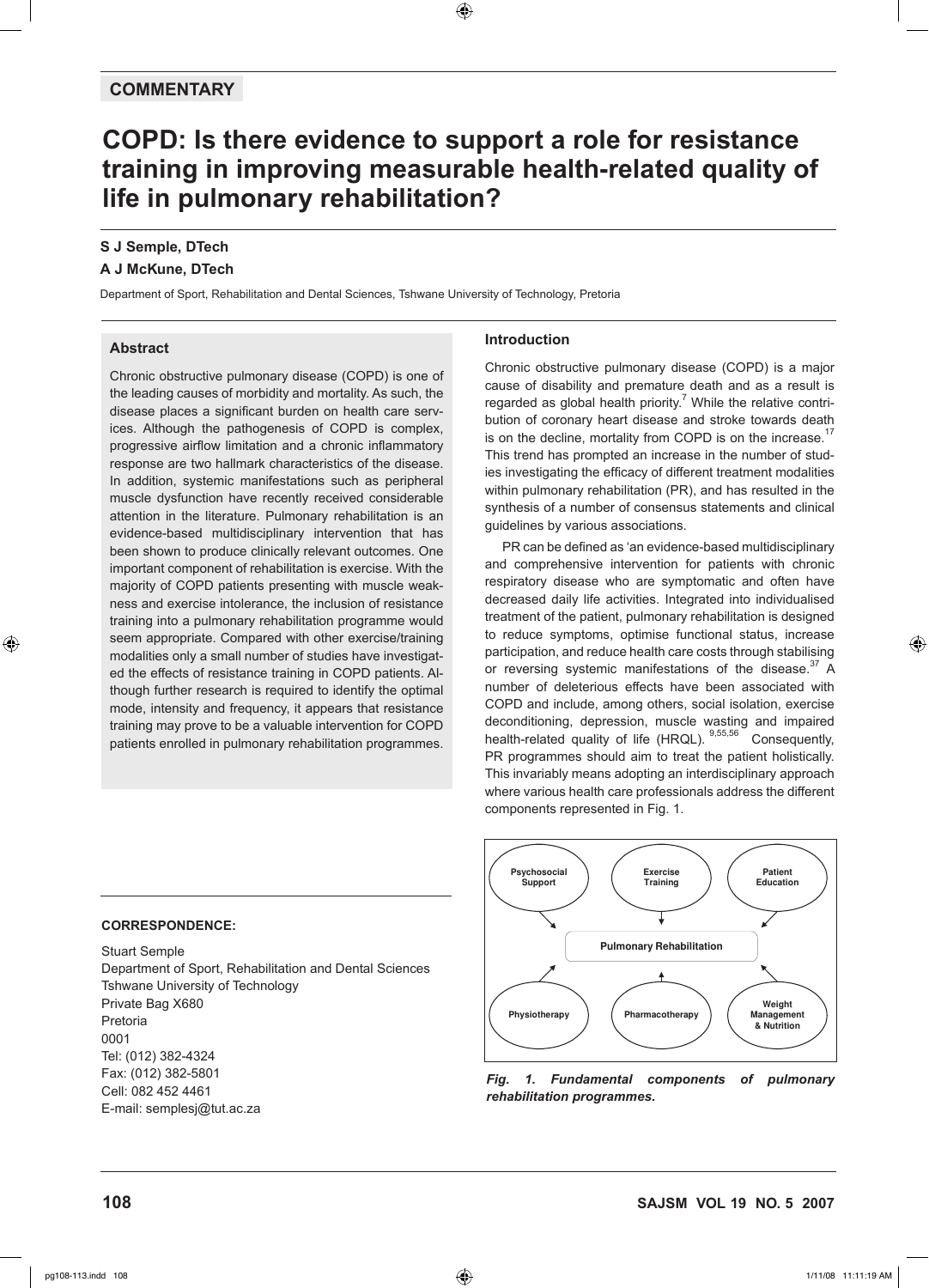# **SAJSM vol 19 No. 5 2007 109**

**COPD pathophysiology** 

ticipating in physical activity. $1,10$ 

⊕

**Skeletal muscle dysfunction**

COPD is 'a disease state characterised by airflow limitation that is not fully reversible. The airflow limitation is usually both progressive and associated with an abnormal inflammatory response of the lungs to noxious particles or gases'.<sup>35</sup> Noxious stimuli such as viral infections and inhaled irritants, especially cigarette smoking, results in irritation of the respiratory tract mucosa. It has been suggested that this continual irritation induces epithelial injury and thus provides the stimulus for inflammatory infiltrate.<sup>11</sup> Dominance of a chronic inflammatory state within the mucosa results in mucus hypersecretion, ciliary dysfunction, oedema and structural changes such as fibrosis and loss of parenchymal integrity. <sup>38,45</sup> The resultant swelling of the mucosa and subsequent narrowing of the lumen result in airflow obstruction and air trapping/hyperinflation. The inhibition of normal gaseous exchange, i.e. impaired lung function, results in hypoxaemia, which in turn induces dyspnoea, a factor that may deter patients from par-

Inflammatory sequelae are central to the pathogenesis of COPD, and while it has traditionally been defined as a disease of the airways, significant systemic factors manifest in COPD patients, making it a multi-component disease. $60$  A common finding in patients suffering from COPD is muscle weakness and a reduction in muscle mass. $3,23,45$  It appears that lower limb muscles are more affected than those of the upper limbs.<sup>3,23</sup> Potential factors contributing to muscle wasting in COPD patients are represented in Fig. 2. It should be noted that these factors may all contribute in varying degrees towards skeletal muscle dysfunction. The reduction in fat free mass in COPD patients may negatively impact on 'physical function, health status and survival'.<sup>25</sup> Recently, muscle dysfunction has received considerable attention within the literature as a hallmark manifestation of COPD. Skeletal muscle comprises approximately 73% of body mass.<sup>31</sup> In addition to affecting HRQL, dysfunction of skeletal muscle has important implications for exercise tolerance and physical rehabilitation. Physiological or structural alterations that have been documented in the skeletal muscle of COPD patients include: increased proportion of type II fibres; $47$  reductions in myosin heavy chain type I isoforms;<sup>34</sup> reductions in uncoupling protein-3LmRNA (protects against mitochondrial damage) and  $intramyocellular$  triglyceride in oxidative fibres; $46$  reduced vastus lateralis mitochondrial density;<sup>18</sup> reductions in crosssectional area of type IIX fibres and increased fibrosis;<sup>19</sup> reductions in oxidative enzymes (correlated with number of type I fibres) and lowered oxidative capacity in type II fibres;<sup>20</sup>  $\frac{1}{26}$  decreased muscle capillarity<sup>26</sup> and reductions in peroxisome proliferator-activated receptors (involved in mitochondrial biogenesis).<sup>43</sup> Gosker *et al.*<sup>21</sup> recently confirmed that the severity of COPD is associated with reductions in the proportion of type I fibres. The aforementioned factors together with the finding that lactic acidosis occurs earlier during exercise in COPD patients compared with healthy subjects, $33$  may





*Fig. 2. Factors involved in muscle wasting in COPD (adapted from Jagoe and Engelen***(25)***).*



*Fig. 3. Cycle of disabling breathlessness, physical inactivity and deconditioning in COPD. (From Cooper CB. Exercise in chronic pulmonary disease: limitations and rehabilitation.* **Med Sci Sports Exerc** *2001; 33(7): S643- S646, with permission.)*

## **Exercise and pulmonary rehabilitation**

Pulmonary rehabilitation (PR) programmes can improve HRQL in COPD patients.<sup>12</sup> Exercise intervention is arguably one of the most important components of a PR programme.30,37,44,57,58 Exercise intolerance in COPD patients cannot be solely attributed to ventilatory limitations.<sup>52</sup> Rather, it has been proposed that the limitations are multifactorial and include metabolic and gas exchange abnormalities, peripheral muscle dysfunction, cardiac impairment and exertional symptoms.<sup>39</sup> A number of studies have shown the positive effects that exercise training may exert on a variety of clinical symptoms in COPD patients. The mode of exercise most extensively researched has been that of endurance/aerobic type activities. In addition, a substantial number of investigations have been conducted into the effects of inspiratory and expiratory ventilatory training in COPD patients. Although most COPD patients experience muscle weakness, comparatively fewer studies have investigated resistance-training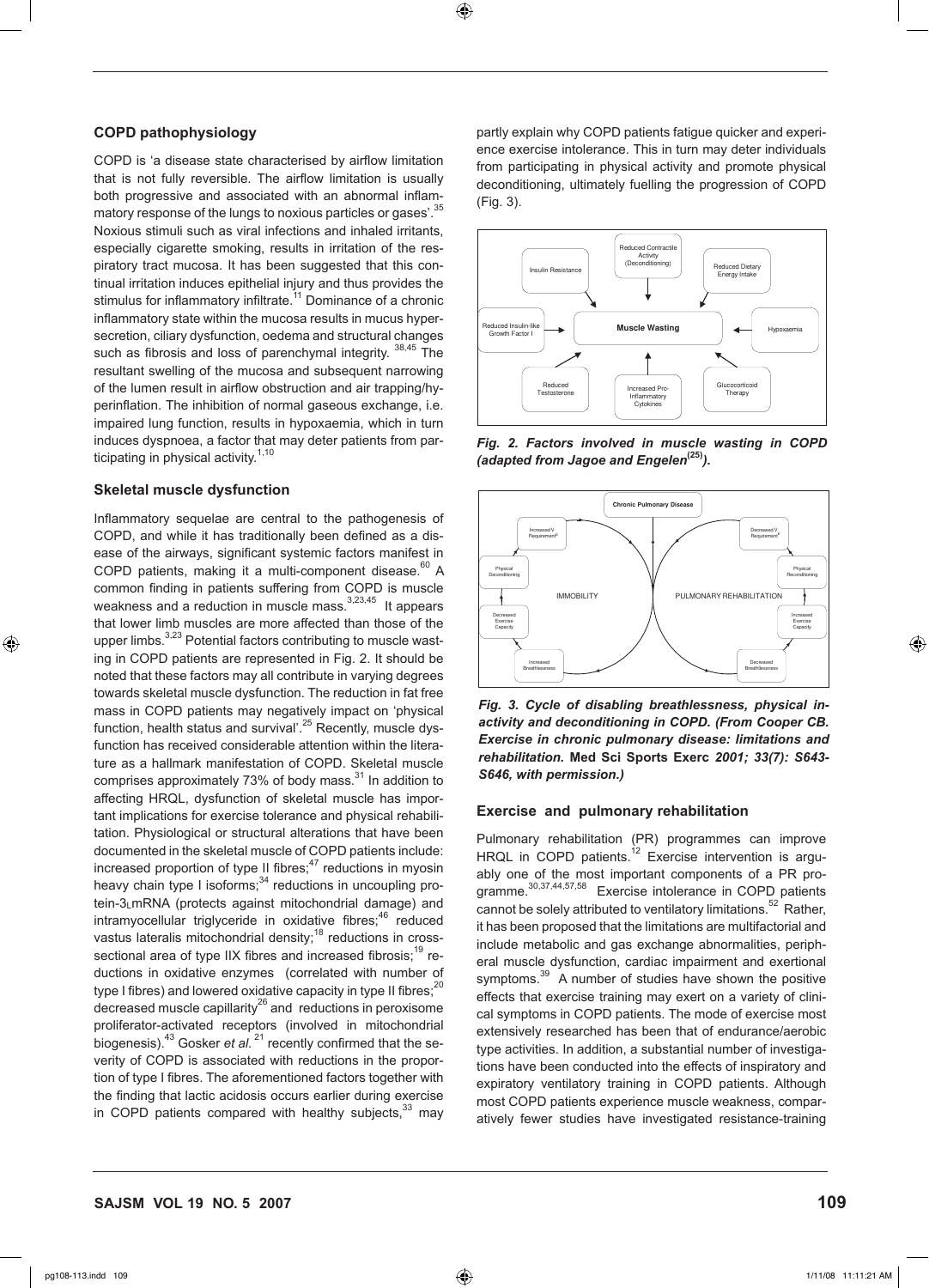|                                                                                                                                                                                                                                                                                                                                                                                                                                                                                                                                                                    | knee flexion; workload adjusted we |
|--------------------------------------------------------------------------------------------------------------------------------------------------------------------------------------------------------------------------------------------------------------------------------------------------------------------------------------------------------------------------------------------------------------------------------------------------------------------------------------------------------------------------------------------------------------------|------------------------------------|
| Hoff et al. $^{24}$<br>COPD patients (N=6,<br>Horizontal leg press, 8 wk (24 sess<br>mean FEV <sub>1</sub> 32% predicted,<br>4 x 5 reps, 85-90% of 1RM; 2.5 kg<br>mean age 62 years)<br>implemented when subject could<br>perform more than 5 reps                                                                                                                                                                                                                                                                                                                 |                                    |
| effects in COPD patients as a modality in isolation. To the<br><b>COPD</b><br>best of the authors' knowledge Table I contains the only stud-<br>is now w<br>ies that have documented the effects of resistance training<br>patients a<br>in COPD patients. Some of these studies compared a re-<br>from thos<br>sistance training group versus other interventions. However,<br>is so pro<br>disease. <sup>5</sup><br>the alterations summarised in Table I represent the effects of<br>only resistance training and no other combined intervention.<br>attributed |                                    |

# **Reference Participants Intervention Intervention Significant alterations (***p***<b>0.05)**<br>
Simpson *et al.*<sup>49</sup> COPD patients (*N*=14, Weightlifting 3x/wk for 8 wks 3 x 10 reps; Increased patients' mastery over COPD patients (*N*=14, Weightlifting 3x/wk for 8 wks 3 x 10 reps; Increased patients' mastery over the

 $\bigoplus$ 

mean FEV<sub>1</sub> 39.5% predicted, workload increased from 50% of 1RM demands of daily living. Improvements mean age 73 years) in week 1 to 85% of 1RM in week 8; in fatigue and dyspnoea; time to fatigue

| TABLE I. Effects of resistance training on selected variables in COPD patients |  |  |
|--------------------------------------------------------------------------------|--|--|
|--------------------------------------------------------------------------------|--|--|

|                             |                                                                                                    | 1RM re-evaluated every 6 session;<br>single arm curl, leg press and leg extension                                                                                                                                                                   | during cycling at 80% of maximum<br>improved; 1RM improvements in arm<br>curl $(33\%)$ , leg press $(16\%)$ and leg<br>extension (44%)                                                                             |
|-----------------------------|----------------------------------------------------------------------------------------------------|-----------------------------------------------------------------------------------------------------------------------------------------------------------------------------------------------------------------------------------------------------|--------------------------------------------------------------------------------------------------------------------------------------------------------------------------------------------------------------------|
| Clark et al. <sup>8</sup>   | COPD patients (N=26,<br>mean $FEV_1$ 76%<br>predicted, mean age 51<br>years)                       | Dynamic weight training exercises<br>(N=8). 2x/wk for 12 wks; workload<br>70% of 1RM for 12 wks; after week 6,<br>1RM assessed and workload<br>adjusted to 'new' 70%; upper and<br>lower body exercises                                             | Increases in maximum weight lifted<br>(isotonic) observed for 5 out of the<br>8 exercises; sustained (60s) isokinetic<br>muscle work, endurance work (joules)<br>and maximal tidal volume improved                 |
| Spruit et al. <sup>50</sup> | COPD patients (N=24,<br>mean FEV <sub>1</sub> 40%<br>predicted, mean age 64<br>years)              | Dynamic strengthening exercises<br>(machines & pulleys). 3x/wk for 12<br>wks; initial intensity 70% of 1RM (3 x<br>8 reps); weekly $\uparrow$ 5% of 1 RM                                                                                            | Increases in knee extension, knee<br>flexion, shoulder abduction, and<br>elbow flexion force; 38% improvement<br>in 6MWD; increased peak watts during<br>an incremental cycling test; improved<br><b>HRQL</b>      |
| Ortega et al. 40            | COPD patients (N=17,<br>mean FEV <sub>1</sub> 40%<br>predicted, mean age 66<br>years)              | Dynamic strengthening exercises<br>('gymnastics apparatus') 3x/wk for 12<br>wks; 4 x 6-8 reps, 70-85% of 1RM<br>RM testing conducted every 2<br>wks to adjust workload; upper and<br>lower body exercises                                           | Shuttle walking test (m) and endurance<br>test (min) improved; strength<br>measurements (kg) in chest pull,<br>butterfly, neck press, leg flexion and<br>leg extension improved; dyspnoea<br>and HRQL improved     |
| Wright et al. 61            | COPD patients (N=20,<br>mean $FEV_1$ 54% predicted,<br>mean age 56 years)                          | Upper and lower body dynamic strength/machine<br>exercises 2x/wk for 2wks; 3 x 12 reps (adaptation<br>phase – submaximal intensity), then 3x/wk<br>2-4 x 10 reps, for 5 wks, then 3/wk 2-4 x 8-10 reps<br>for 5 wks (focus on intensive eccentrics) | Cycle ergometry performance<br>improved in training group<br>(18.7%); improved HRQL                                                                                                                                |
|                             | Kongsgaard et al. $^{29}$ COPD patients (N=6,<br>mean $FEV_1$ 48% predicted,<br>mean age 71 years) | Progressive resistance training 2x/wk<br>for 12 wks; 4 x 8 reps (2-3min between sets),<br>80% of 1RM; leg press, knee extension,<br>knee flexion; workload adjusted weekly                                                                          | ADL (walking 400 m, climbing stairs,<br>carrying 5 kg) improved; self-reported<br>health improved, knee extension<br>and trunk flexion strength improved,<br>gait time (30 m) and stair climbing<br>time decreased |
| Hoff et al. <sup>24</sup>   | COPD patients (N=6,<br>mean $FEV_1$ 32% predicted,<br>mean age 62 years)                           | Horizontal leg press, 8 wk (24 sessions);<br>4 x 5 reps, 85-90% of 1RM; 2.5 kg progressions<br>implemented when subject could<br>perform more than 5 reps                                                                                           | Dynamic rate of force development,<br>1RM and peak static force improved;<br>mechanical efficiency of cycling<br>(40W) improved by 31%; RPE at<br>40W reduced; improved FEV <sub>1</sub> (21%),<br><b>FVC</b>      |

 $\bigoplus$ 

**110 SAJSM vol 19 No. 5 2007**

 $\bigoplus$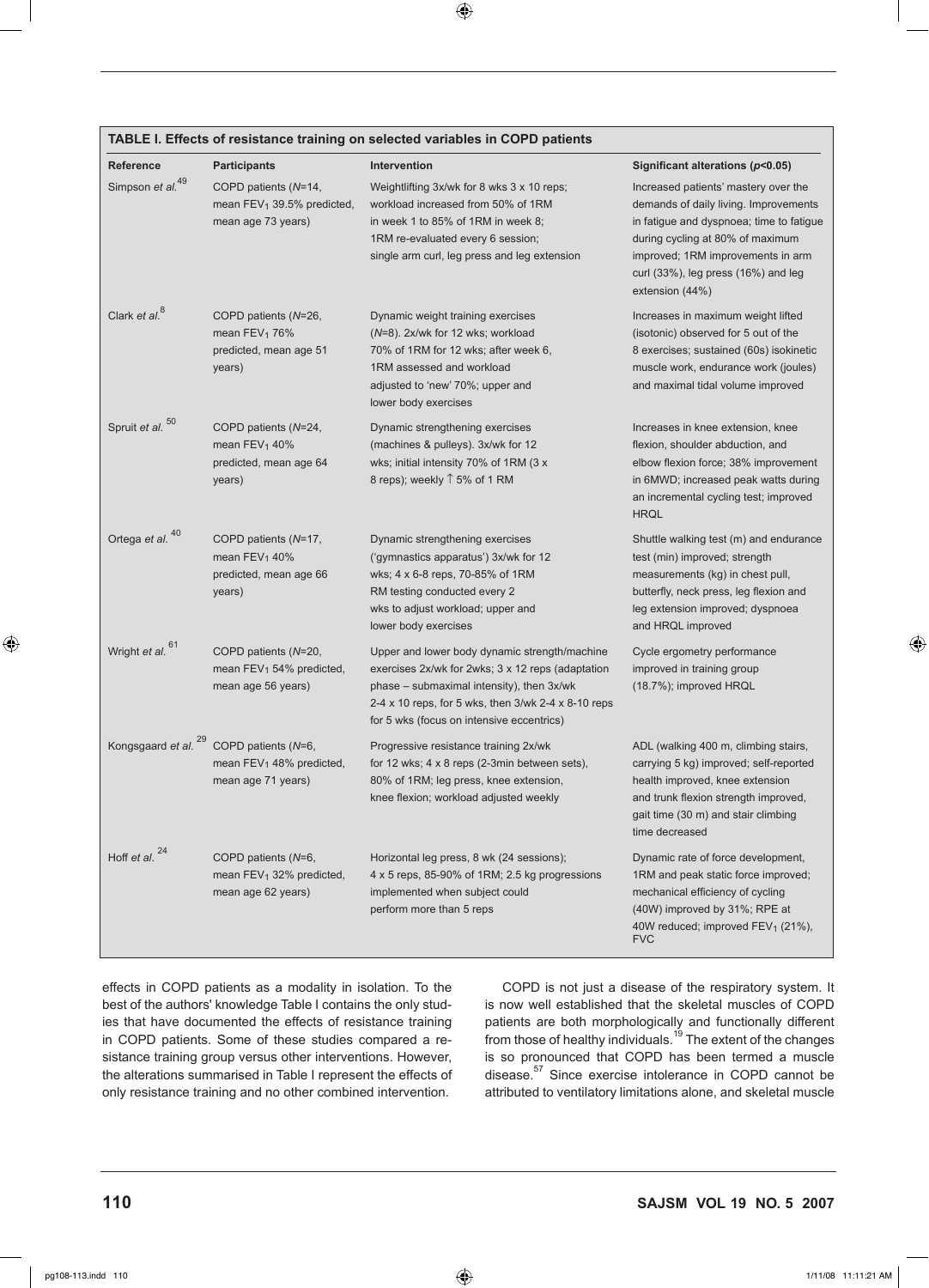⊕

dysfunction is a significant component of the disease, it would seem appropriate to incorporate resistance training into a PR programme. Resistance training 'involves the voluntary activation of specific skeletal muscles against some form of external resistance, which is provided by body mass, free weights (barbells and dumbbells), or a variety of exercise modalities (machines, springs, elastic bands, manual resistance etc.)'.  $59$  The potential benefits of resistance training in apparently healthy individuals have been reviewed by a number of authors, and includes improvements in muscle strength, increases in muscle size (hypertrophy), increases in protein synthesis, reductions in visceral fat, and reductions in risk factors associated with chronic disease such as diabetes, cardiovascular disease, cancer and osteoporosis.<sup>14,59</sup> The latter may prove beneficial for COPD patients, as many suffer from co-morbid conditions.

It is arguable that any intervention employed within a PR programme should directly or indirectly serve to improve the patient's quality of life. With this in mind, the question should be asked: do improvements in strength conferred from resistance training translate to improvements in functional capacity in COPD patients? There is evidence to support the value of resistance training in reducing functional limitations in healthy individuals.<sup>5</sup> From the randomised controlled studies summarised in Table I, it is apparent that strength of specific muscles improved in 6 out of 6 of the studies in which it was measured. In addition, improved activities of daily living, the mastery thereof, and/or HRQL were significantly enhanced in 5 of the 7 studies. HRQL is most commonly measured using the Chronic Respiratory Disease Questionnaire.<sup>22</sup> The questionnaire, which has been validated for use in a clinical setting, measures four categories pertaining to physical and emotional discomfort during normal daily activities. The patient's responses are scored on a 7-point Likert scale for categories of dyspnoea, fatigue, emotional function and mastery. Although the interventions among the studies differed, all used patients with COPD. It remains to be seen what effect resistance training may have on patients who have other pulmonary conditions/disorders. All the studies implemented the principle of progression and the training intensity was based on nothing 'lighter' than 70% of the subject's one repetition maximum. No authors reported adverse effects of the training despite some interventions being of a high intensity (≥85% of 1RM). Improvements in maximal tidal volume and FEV<sub>1</sub> in the studies by Clark et al.<sup>8</sup> and Hof *et al.*<sup>24</sup> respectively, were the only documented changes in pulmonary function parameters. Although  $FEV<sub>1</sub>$ is important in the diagnosis of COPD, it cannot be reliably correlated with exercise capacity, dsypnea or HRQL.<sup>10</sup> Thus, the lack of improvements in pulmonary function parameters following resistance training interventions may not be clinically significant. A potential limiting factor in terms of interpreting the efficacy of resistance training in the PR programmes referenced in Table I is that there are large discrepancies in the ages of the participants. In addition, the studies fail to indicate what the participant's level of activity and co-morbid status was before being diagnosed with COPD. This implies that the participants utilised in the studies may have shown favourable benefits from the training interventions because they may have been sedentary (or active) for many years prior to their diagnosis. Thus, the 'true' benefits conferred by the resistance training are difficult to quantify accurately.

More studies have been conducted on the effects of endurance training in PR than any other modality.<sup>9</sup> In addition to the studies referenced in Table I, a number of researchers have looked at a combination of strength-endurance interventions in COPD patients. $2,4,3,28,32$  Results from these studies do in some instances support a combined programme over endurance or resistance training alone. The reported additive effects of combined interventions (resistance and endurance) in some studies have gained support for its incorporation into rehabilitation programmes. $4,28,37,56$  When summarising randomised controlled trials comparing different exercise modes on COPD patients, Puhan *et al.<sup>42</sup>* reported that 'strength exercise led to larger improvements of HRQL than endurance exercise'. Although only 4 studies (strength v. endurance) were compared for the purposes of the review, the results do highlight the potential therapeutic value of strength/ resistance training. An advantage of resistance training is that it stresses the cardiorespiratory system less when compared with traditional aerobic exercise (cycling, walking, jogging). The reduced metabolic demand of resistance training means lower levels of lactate accumulation and dyspnoea, factors that would encourage patients to adhere to physical training interventions.

### **Resistance training and molecular adaptations in skeletal muscle**

It may be counter-intuitive to recommend resistance training to COPD patients due to the shift from a slow to fast twitch phenotype, observed in their skeletal muscle. $2^{1,34,47}$  A shift in distribution from slow to fast twitch fibres gives rise to altered activities of key oxidative and glycolytic enzymes $62$ that may decrease oxidative capacity and increase the risk of developing insulin resistance.<sup>48</sup> Whether resistance training exacerbates this phenotype switch, decreasing functional and oxidative capacity further, or maintains the status quo, has not been determined in COPD patients. In addition, it was recently hypothesised that resistance training may only induce brief 5'AMP-activated protein kinase (AMPK) activation (possibly not at all), resulting in limited AMPK-dependent adaptations such as mitochondrial biogenesis.<sup>51</sup> With the skeletal muscle of COPD patients already exhibiting reduced mitochondrial biogenesis, oxidative enzymes and oxidative capacity,  $18,43$  the possibility that resistance training may exacerbate this situation requires clarification.

In contrast to the above possible detrimental effects of resistance training for COPD patients, recent research has shown that acute resistance training promotes skeletal muscle angiogenesis and hence capillarity.<sup>6,16,54</sup> This finding provides support for the use of resistance training in COPD patients, who display decreased muscle capillarity.<sup>26</sup> Specifically, research has shown that vascular endothelial

⊕

pg108-113.indd 111 11:11:22 AM (11:11:22 AM ) (11:11:22 AM ) (11:11:22 AM ) (11:11:22 AM ) (11:11:22 AM ) (11:1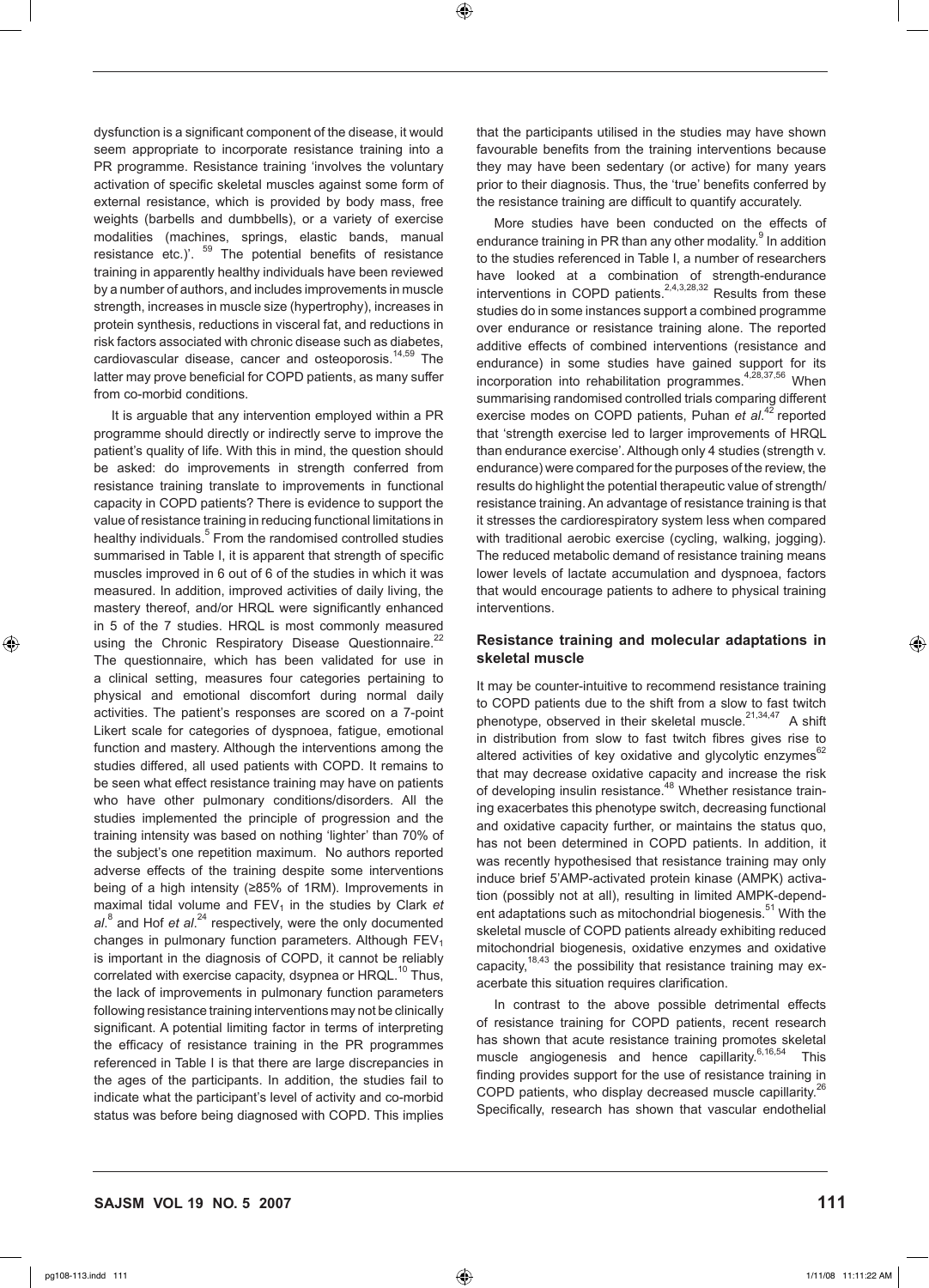⊕

growth factor (VEGF) mRNA is increased 2.9-fold above rest 24 hours after resistance exercise in young and aged men as determined by pooled mRNA microarray analysis.<sup>27</sup> In the most recent study, acute resistance exercise (3 sets of 10 repetitions knee extension at 60 - 80% of 1 RM, 2 minutes' rest between each set) significantly increased skeletal muscle (vastus lateralis) VEGF mRNA and protein, plasma VEGF protein and skeletal muscle VEGF receptor (KDR and Nrp1) mRNA in sedentary, young (range 24 - 32 years of age) individuals (6 men, 1 woman). The authors concluded that early angiogenic signalling for VEGF is increased by acute resistance exercise although additional research is required to determine the signal transduction pathways responsible for up-regulating the angiogenesis growth factors and receptors.16 It remains to be determined whether the increased skeletal muscle angiogenesis/capillarity induced by resistance training in healthy young individuals also occurs in COPD patients, who are typically older. In addition, research is also required to determine whether resistance training induced increases in skeletal muscle angiogenesis/ capillarity has any beneficial effect on the functional capacity and HRQL of COPD patients.

### **Anti-inflammatory nature of resistance training?**

From the above discussion it can be seen that the precise molecular mechanisms in skeletal muscle that may underlie beneficial or detrimental resistance training transfers for PR patients are complex, with many areas requiring further research.

An additional area of research that is currently receiving worldwide attention relates to the possible anti-inflammatory effect of exercise. With COPD exhibiting a strong inflammatory component,<sup>35</sup> it may just be that exercise serves to attenuate the chronic inflammatory response in these patients. Oxidative stress (free radical species) modulates aspects of inflammatory-induced alterations in skeletal muscle function.<sup>5</sup> Eight weeks of aerobic exercise (cycle ergometry) 3 times per week for 60 minutes has been shown to reduce exerciseinduced oxidative damage in COPD patients.<sup>41</sup> Exerciseinduced elevations in cytokines (particularly interleukin-6) have been implicated as potential role players involved in inducing the anti-inflammatory effect associated with exercise.<sup>15</sup> Whether resistance training promotes a downregulation in oxidative/inflammatory responses remains to be elucidated. High doses of corticosteroids have been shown to induce skeletal myopathies. $36$  If indeed the mechanism by which exercise imparts favourable health benefits is antiinflammatory sequelae, then it may reduce or impact on the patient's reliance on medications. This in turn could affect HRQL as certain medications have undesirable side-effects.

### **Conclusion**

Although guidelines have been established, $52$  the optimal mode, frequency and intensity of resistance training (especially among differing pulmonary pathologies) still requires further investigation. This is important in order to establish the true efficacy of resistance training for COPD patients. This in turn would prevent rehabilitation practitioners from prescribing to or implementing practices that are not supported by evidence. Recently, evidence-based clinical guidelines jointly generated by the American College of Chest Physicians (ACCP) and the American Association of Cardiovascular and Pulmonary Rehabilitation (AACVPR) reject the inclusion of inspiratory training as part of a PR programme based on lack of evidence. $44$  This highlights the fact that although papers have been published advocating the use of inspiratory training in COPD patients, further research is still required. Similarly, further research is still required to show that resistance training may reduce and/or reverse muscle wasting and dysfunction. Currently, no studies have been conducted in which muscle biopsies have been performed to determine if cellular/biochemical changes occur as a result of strength training in COPD patients.<sup>44</sup>

Based on the results of studies that have investigated the effects of resistance training on COPD patients, it seems that resistance training may indeed contribute favourably to the exercise training component within a PR programme. This 'sentiment' is acknowledged by the ACCP and the AACVPR. Although 'clinicians underestimated the degree to which skeletal muscle weakness contributes to patient morbidity'.<sup>53</sup> it seems that within the literature more and more authors are promoting the inclusion of resistance training within PR programmes. Many argue that a combination of endurance and strength training would be most beneficial for the patient. Future studies are required to shed light on the extent to which resistance training may impact on functional capacity and HRQL in COPD patients. In addition, studies are required to investigate the role of resistance training in altering inflammatory responses as well as beneficial or detrimental molecular pathways within the skeletal muscle of COPD patients.

### **Acknowledgements**

Thanks are due to Professor Lucille Smith for critically reviewing the manuscript and Mandi Semple for assistance with the figures.

#### **References**

- 1. Anzueto A. Clinical course of chronic obstructive pulmonary disease: Review of therapeutic interventions. *Am J Med* 2006; 119: S46-S53.
- 2. Arnardottir RH, Sorensen S, Ringqvist I, Larsson K. Two different training programmes for patients with COPD: A randomised study with 1-year follow up. *Respir Med* 2006; 100:130-9.
- 3. Bernard S, LeBlanc P, Whittom F, *et al*. Peripheral muscle weakness in patients with chronic obstructive pulmonary disease. *Am J Respir Crit Care Med* 1998; 158: 629-34.
- 4. Bernard S, Whittom F, LeBlanc P, *et al*. Aerobic and strength training in patients with chronic obstructive pulmonary disease. *Am J Respir Crit Care Med* 1999; 159: 896-901.
- 5. Brill PA, Macera CA, Davis DR, Blair SN, Gordon N. Muscular strength and physical function. *Med Sci Sports Exerc* 2000; 32: 412-6.
- 6. Campos GE, Luecke TJ, Wendeln HK, *et al*. Muscle adaptations in response to three different resistance-training regimens: specificity of repetition maximum training zones. *Eur J Appl Physiol* 2002; 88: 50-60.
- Cazzola M, Donner C, Hanania N. One hundred years of chronic obstructive pulmonary disease. *Respir Med* 2007; 101: 1049-65.
- 8. Clark CJ, Cochrane LM, Mackay E, Paton B. Skeletal muscle strength and endurance in patients with mild COPD and the effects of weight training. *Eur Respir J* 2000; 15: 92-7.
- 9. Clini E, Costi S, Ramagnoli M, Florini F. Rehabilitation of COPD patients: which training modality. *Monaldi Arch Chest Dis* 2004; 61: 167-73.